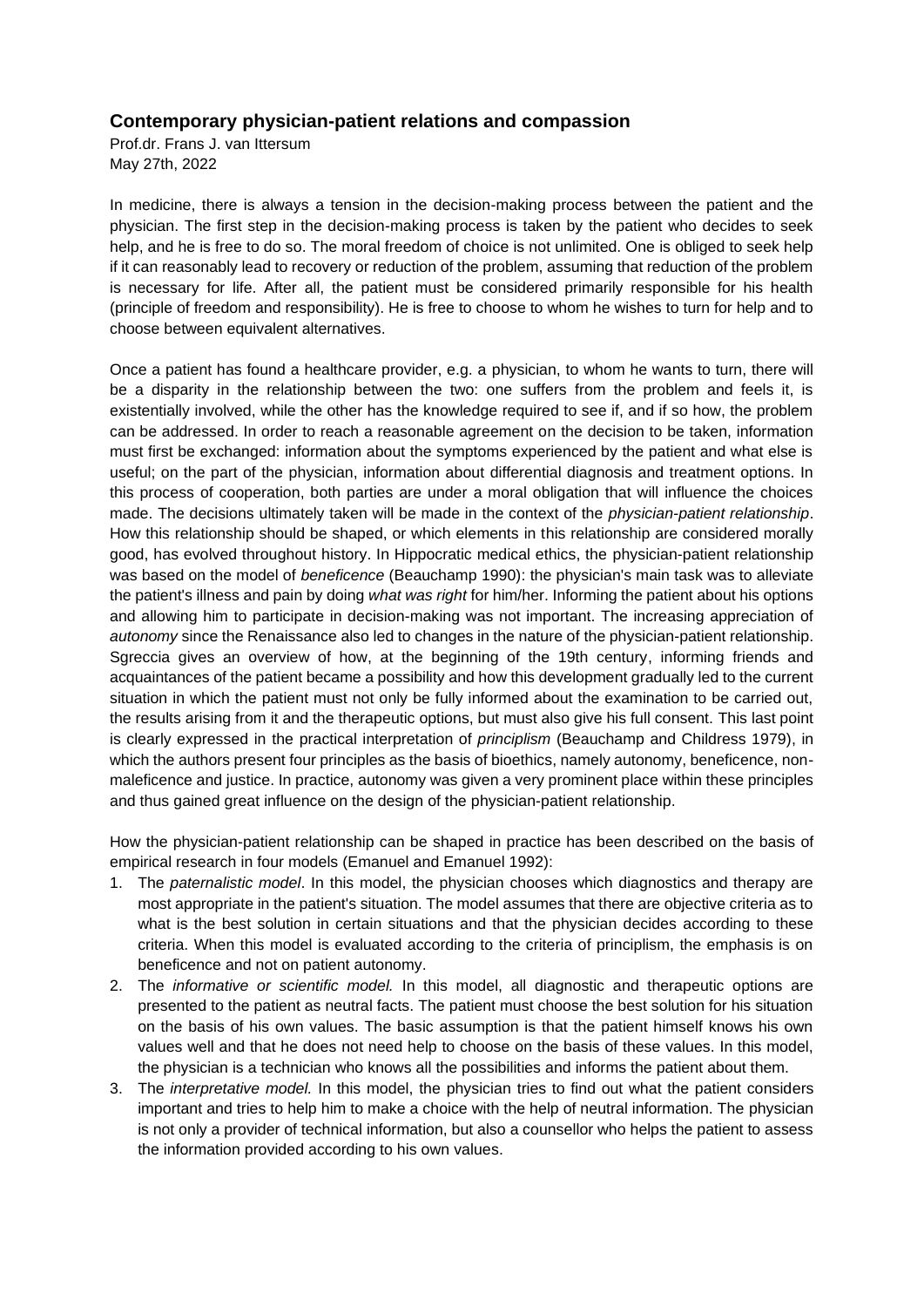4. The *deliberative model.* This model is similar to the interpretive model, but goes further. The physician acts as a friend or teacher and tries to help the patient to order and value his values. The aim is for the patient to get to know his (implicit) values better in the dialogue with the physician and to develop further by understanding these values better, ordering them better and thus making a more informed choice.

Newer models, such as the phenomological approach and hermeneutic approach, place more emphasis on the physician's relationship with the patient, reaching a solution together and learning more about yourself in these relationships (both from the patient and the physician).

The paternalistic model was dominant until the second half of the twentieth century, but was increasingly criticised thereafter. The book by the Dutch psychiatrist Van den Berg*, Medical Power and Medical Ethics [Medische macht en medische ethiek], exposed* overtreatment and the absence of patient consent (autonomy or self-determination) within this structure of the physician-patient relationship. Autonomy was one of the four main principles in the general ethical principles (principlism) presented by Beauchamp and Childress. (Beauchamp and Childress 1979) The conceptualisation of autonomy was strongly coloured by the ideas of John Stuart Mill, a liberal who emphasised that people can and may shape their own lives. Mill sees autonomy as the ability to make decisions for oneself, without interference from third parties. The *informative model fits in* well with this view of autonomy. Nevertheless, criticism soon arose against this interpretation of autonomy. The freedom associated with autonomy was called *negative freedom* because it emphasises the possibility of saying 'no' to proposals made by healthcare providers, such as physicians. It was argued from both secular and religious perspectives that this negative approach to freedom severely limits the possibility of doing *good* to a patient. (Pellegrino and Thomasma 1988) (Dworkin 1988) (Chamsi-Pasha and Albar 2016) The opposite of negative freedom is *positive freedom.* According to Dworkin, this involves acting in accordance with fundamental personal values. (Dworkin 1988) The secular critics of the autonomy model with negative freedom look for methods in phenomenological and hermeneutic approaches to the physician-patient relationship to jointly seek solutions to decisions in the physician-patient relationship that reinforce the essence of the patient, and ideally also that of the physician, while at the same time taking account of the possibilities of the physician and medicine. (Dworkin 1988) (Gadamer 1993) The *deliberative model*  approach comes much closer to this. The intention of adherents of the newer models, in combination with autonomy as positive freedom, is to see the physician-patient relationship as a relationship between two people who are jointly seeking a solution, but who also have knowledge and respect for each other's *being*.

In addition to this development, supporters of *Care Ethics point out* that models emphasising negative freedom do not automatically invite the provider to show empathy towards the patient. Secular models, therefore, tend towards an emptiness that can be characterised as a "lack of empathy, compassion and closeness".

The appreciation of autonomy is very much in line with the Catholic perspective. In theological terms, it is about the "freedom granted to man by God", which must also be respected in the physician-patient relationship. Pope Pius XII states that the physician - and we may also include other health professionals - "has no separate or independent right in relation to the patient; in general he can only act if the patient expressly or tacitly (directly or indirectly) authorises him to do so" (Pius XII 1957). Pope John Paul II sees the work of physicians and nurses as that of a *Good Samaritan,* who not only has compassion on the sufferer, but actually helps him. (Saint John Paul II 1984) Pope Francis repeatedly emphasised the importance of compassion in the relationship between healthcare providers and the patient. (Francis 2021a) (Francis 2021b) (Francis 2022) This fits in with the Christian perspective in which there is a very emphatic call to show love: God is love, the example of Christus Medicus urges healthcare workers to treat the sick with love and compassion. The mentioned calls of St. Pope John Paul II and Pope Francis are entirely in line with this thinking.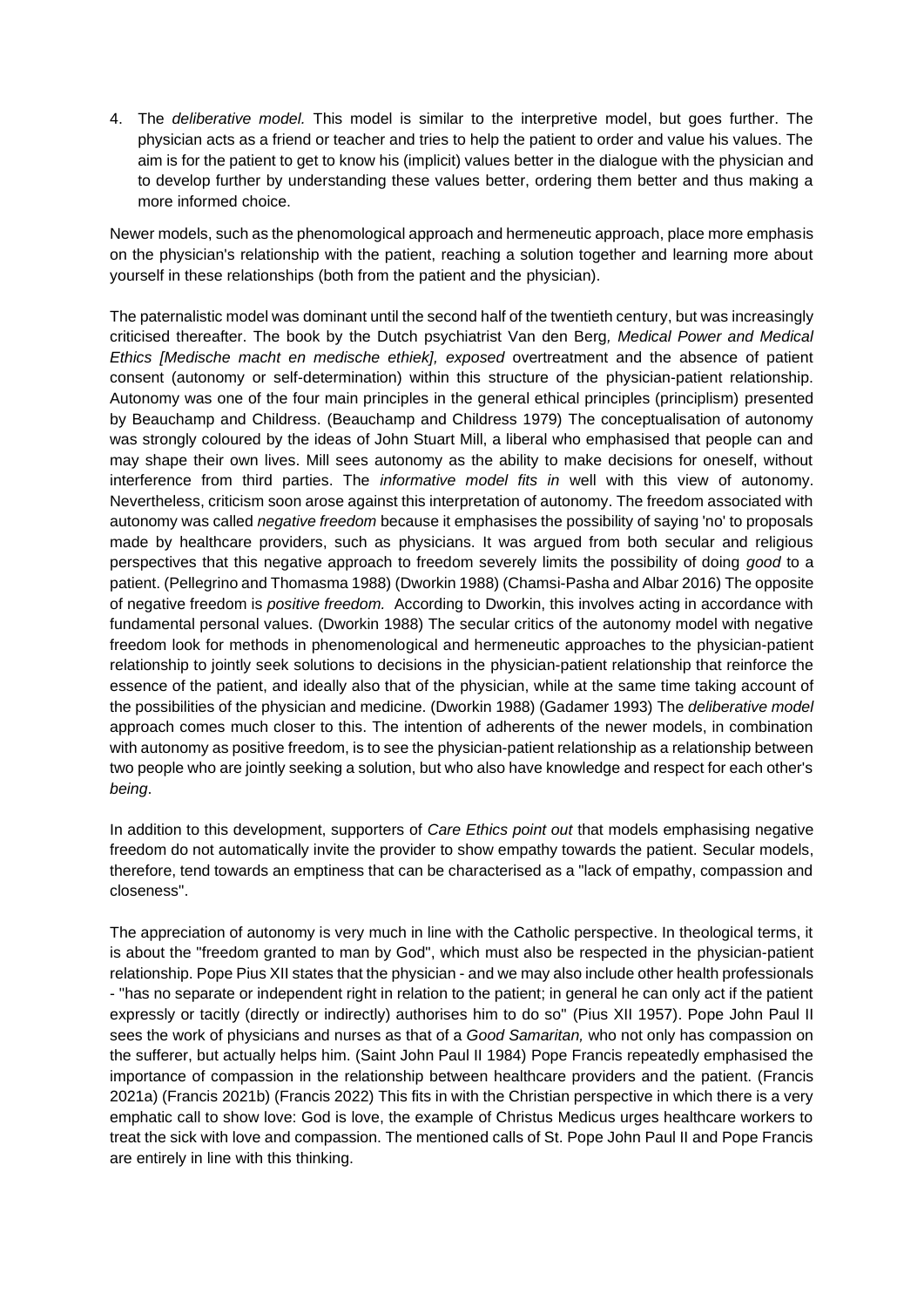One difference between Christians and secular movements is the *knowability of truth*. The secular models do not assume a knowable absolute truth, which makes it impossible to know "the" morally good solution in a given situation: the patient must therefore determine "his truth" himself, with or without the caregiver, which puts autonomy very much in the foreground: all possible choices that the patient and the physician arrive at can be "the truth". The Christian perspective, which assumes an absolute truth, implies that everyone, including the physician, can know what is morally good in a given situation, provided they prudently consider the medical possibilities, the patient's situation and God's intention for the patient's and the physician's life. Even if, from a Christian perspective, the patient must always freely consent to proposed diagnostics and treatments, what is said to be "objectively good" should also have a place in the physician-patient relationship.

From the Catholic, philosophical point of view, two other visions are interesting. Two Catholic authors published another, ideology-based model of the physician-patient relationship slightly earlier than Emanuel. In this model, they place strong emphasis on *beneficence* from the Hippocratic tradition, but without it becoming paternalistic again. The basis for this model is the mutual trust between the patient and the physician: the authors characterise this model as *beneficence in trust.* (Pellegrino and Thomasma 1988). The patient's autonomy must of course be respected, not as a negative freedom, but as a positive freedom (Pellegrino 1994), precisely because respect for autonomy is an aspect of beneficence. Furthermore, an attempt is made to give beneficence based on objective criteria a place in this model. Beauchamp argued quite soon after the publication of this model that it was a veiled form of paternalism. (Beauchamp 1990) Emanuel did not mention this model at all. (Emanuel and Emanuel 1992).

Cardinal E. Sgreccia developed a philosophical foundation of bioethics known as *ontologically based personalism*. In personalism, there is absolute respect for persons, but it differs when a person may be called a person. Some personalists consider a human being a person only when he or she is capable of maintaining relationships with others. Sgreccia founds personalism in *what people are* and not in *what they have or what activities they engage in.* In Bioethics it leads to a patient-oriented, holistic approach, in which the spiritual dimension of the person must not be lost sight of. This approach demands that the superiority of the human person be recognised and guaranteed on a social level. On the basis of this approach, in a society that regards health as a social good, Sgreccia arrives at the following moral foundations for the physician-patient relationship:

- 1. The good for the patient as the ultimate goal;
- 2. The consent of both the patient and the physician to the medical act;
- 3. Legal recognition of both these principles.

For the interpretation of the physician-patient relationship, Sgreccia also uses Pellegrino's model, but with the note that *"the good"* has three components that also need to be addressed in a balanced way: 1) *the biomedical good, that which is* the best solution in the biomedical field; 2) *the patient's idea of the good for himself;* 3) *the good as the possibility of xercising the ability to reason in order to make decisions*. (Sgreccia 2012)

Pellegrino's and Sgreccia's approaches resolve the knowability of the objective good. They give an impetus to resolve the "emptiness that emerges in secular models": by seeking the good for the patient, respecting him as a human being, and in dialogue and compassion with the patient, they try to avoid coldness, to strengthen the patient's *being* both biomedically and spiritually, without losing sight of the *objective good*. These approaches integrate and improve the previously mentioned models. Sgreccia's principles also make it clear that the physician is also a person who must be respected and must, therefore, agree to the diagnosis or treatment to be carried out. The compassion and closeness emphasised by Pope John Paul II and Pope Francis go a little further. Not only do they indicate how decisions should be made in the context of the physician-patient relationship, they also indicate how the physician's attitude towards the patient should be: near, with love.